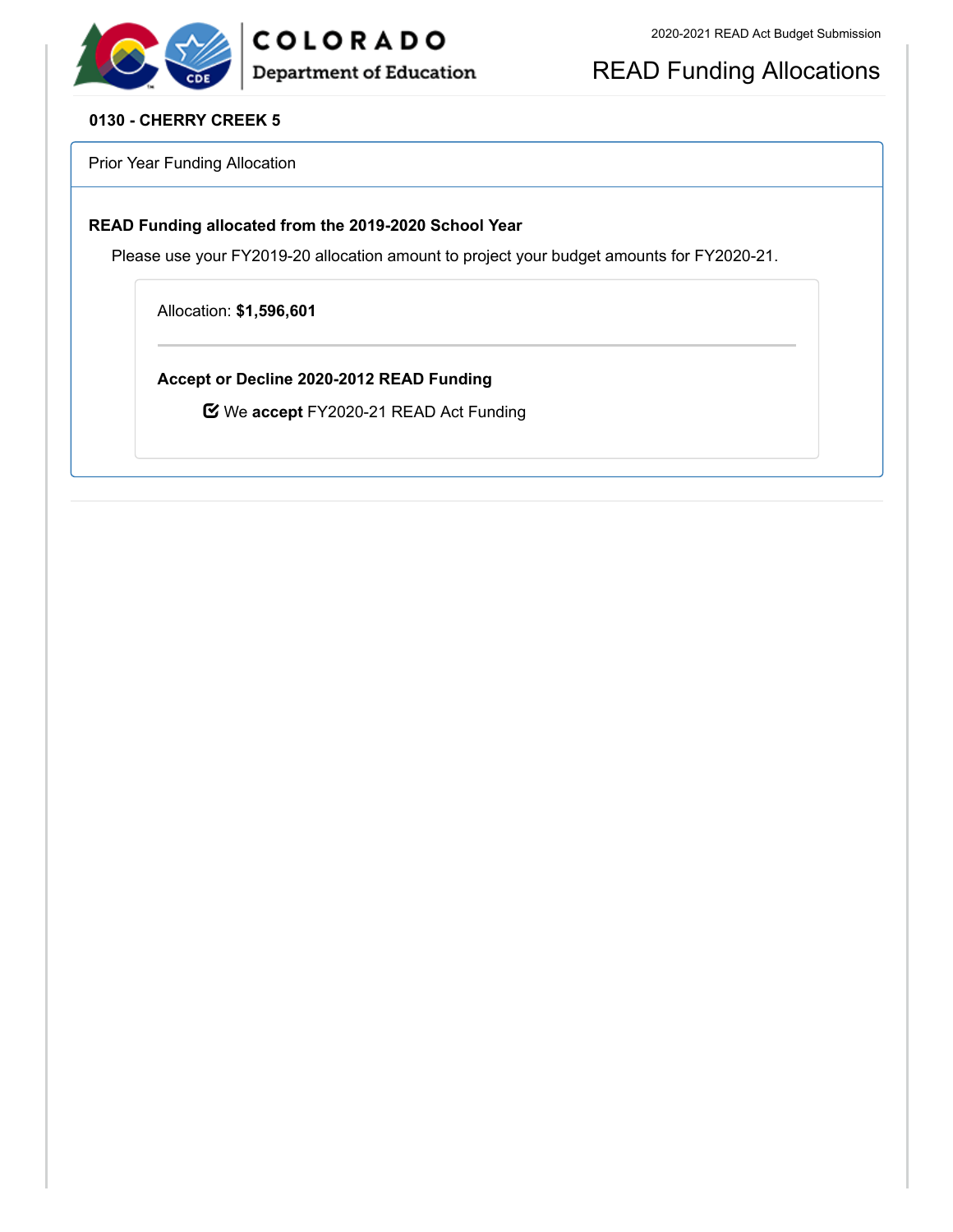## LEP Budget Explanation

**Instructions:** Select the ways in which you plan to use READ Act funds in the upcoming budget year. In order to submit your budget, all assurances must be reviewed and agreed upon, and all boxes must be checked.

In using the per-pupil intervention money distributed pursuant to the READ Act, each LEP shall ensure that some type of intervention, as described in the allowable activities below, is available to each student who is identified as having a significant reading deficiency (SRD) and who is enrolled in kindergarten through third grade in a school operated by the LEP.

Questions and Assurances

**READ Act funds will be used to operate a Summer School Literacy Program**

 $\Box$  The summer school literacy program services only students enrolled in K-3 who have an SRD or students below grade level if space is available

 $\Box$  The summer school literacy program will use scientifically based or evidence based instructional programming in reading that:

- Has been proven to accelerate student reading progress and;
- Provides explicit and systematic skill development in phonemic awareness, phonics, vocabulary development, reading fluency including oral skills, and reading comprehension and;
- Includes scientifically based and reliable assessments and;
- Provides initial and ongoing analysis of student progress in attaining reading competency

#### **READ Act funds will be used to purchase a core reading instructional program that is included on the Advisory List of instructional programming in reading**

 $\mathbf C$  READ Act funds will be used to purchase a supplemental instructional program that is included on the Advisory List of instructional programming in reading

#### **READ Act funds will be used to purchase tutoring services focused on increasing students' foundational reading skills**

 $\Box$  The tutoring service is focused on increasing students' foundational reading skills of phonemic awareness, phonics, vocabulary development, reading fluency including oral skills, and reading comprehension for students who receive instructional services pursuant to READ plans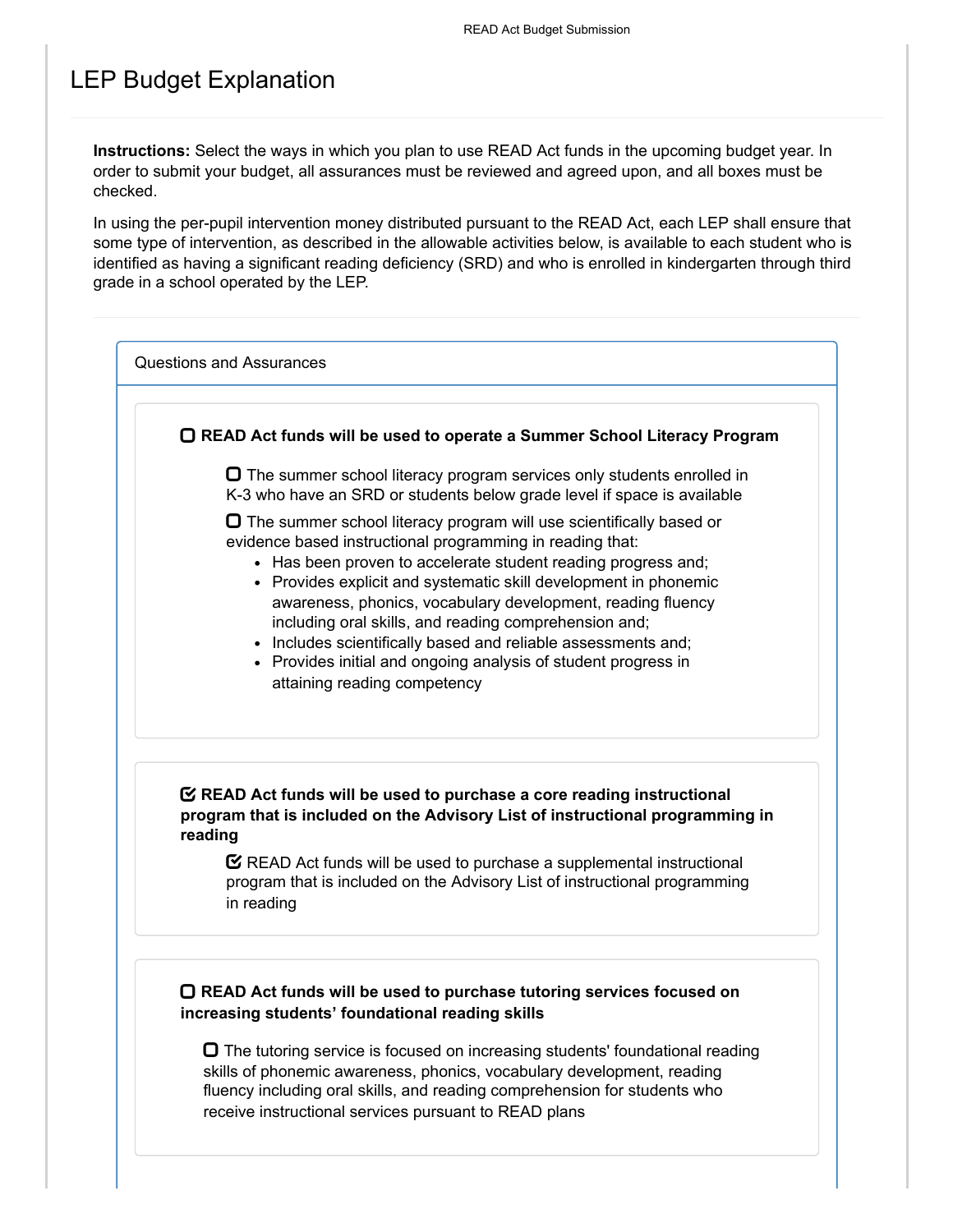**READ Act funds will be used to purchase from a BOCES the services of a reading specialist or reading interventionist who is trained in the science of reading and in teaching the foundational reading skills**

**READ Act funds will be used to provide other targeted, evidence-based or scientifically based intervention services to students who are receiving instructional services, which services are approved by the department**

 $\Box$  READ funds will be used to hire a reading interventionist to provide services which are approved by the department

**READ Act funds will be used to provide technology, including software, which is included on the Advisory List of instructional programming in reading and supporting technologies which may include providing professional development in the effective use of the technology or software**

**READ Act funds will be used to provide professional development programming to support educators in teaching reading. Professional development programming may include hiring a reading coach who is trained in teaching the foundational reading skills to provide job-embedded, ongoing professional development**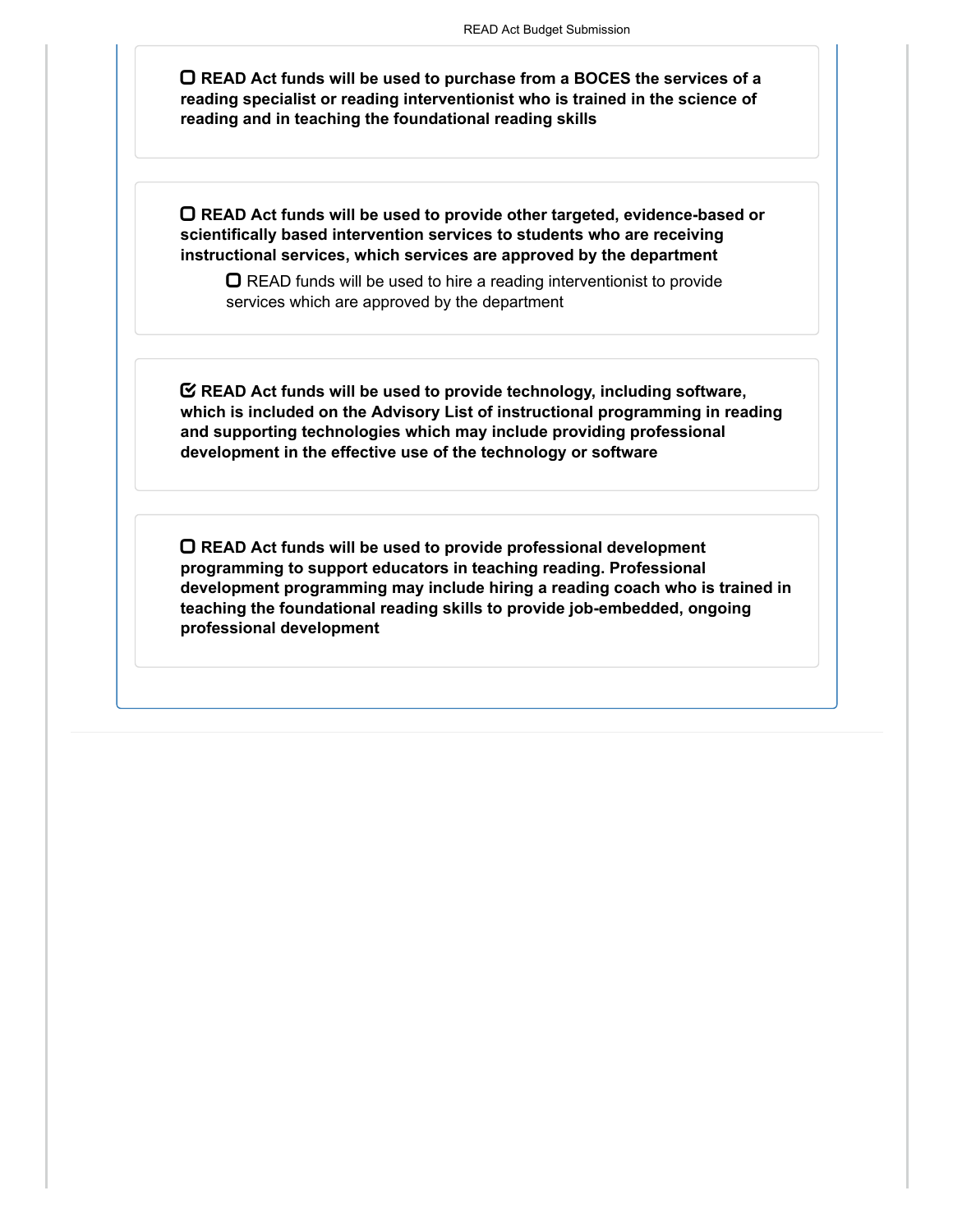## LEP Budget Narrative

**Instructions**: Provide a brief description (no more than 700 words) that addresses each of the questions below. These questions must be completed for any LEP receiving READ Act funds before funds are released.

Implementing Allowable Activities

**Explain how your LEP plans to implement each selected allowable activity. Please ensure that each allowable activity listed aligns with the allowable use(s) of funds as required by statute and matches the allowable use(s) listed in your LEP budget explanation.**

2020/2021 Action Plan:

Phonics Resource Review for Kindergarten-Third Grade (from approved Supplemental list)

Wilson Fundations Classroom Set (Includes 1 Teacher's Kit & Materials for 25 students)

- Grade K Classroom Set: \$1368.50 ea. X 175 Teachers = \$239,478.50
- Grade 1 Classroom Set: \$1696.00 ea. X 173 Teachers = \$293,408
- Grade 2 Classroom Set: \$1785.00 ea. X 169 Teachers = \$301,665
- Grade 3 Classroom Set: \$1432.70 ea. X 160 Teachers = \$229,232

- Multi-level Kit for Interventionists: \$1015.40 ea. X 80 Interventionists = \$81,232 - Additional Student Kits: \$81,059

Total Costs: \$1,255,015.50

Really Great Reading Classroom Set (Includes 1 Teacher's Kit & Materials for 20 students)

- RGR Countdown Grade K Classroom Set: \$899.00 ea. X 175 Teachers = \$157,325

- RGR Blast Grade 1 Classroom Set: \$1119.00 ea. X 173 Teachers = \$193,587

- RGR HDWord Grade 2 Classroom Set: \$1349.00 ea. X 169 Teachers = \$227,981
- RGR HDWord Grade 3 Classroom Set: \$1349.00 ea. X 160 Teachers = \$215,840
- Multi-level Kit for Interventionists: \$1119.00 ea. X 80 Interventionists = \$89,520
- Additional Student Kits: \$110,000

Total Costs: \$994,253

Orton Gillingham Training for Interventionist: \$62,000 Yoshimoto Orton Gillingham intervention training in addition to supplemental resource purchase.

Cherry Creek Academy:

Will be using READ Dollars for:

1) A literacy Coach for a Summer School Literacy Program (offered virtually) for an open summer library and literacy exchange-\$3,000 for salaries

2) Tutoring Services- staff salaries to support one on one/small group for the remainder of the 20/21school year and summer months-\$5,800

3) Hire a literacy coach who has been trained in using Fundations to provide training for current CCA staff-\$4,000

Heritage Heights Academy: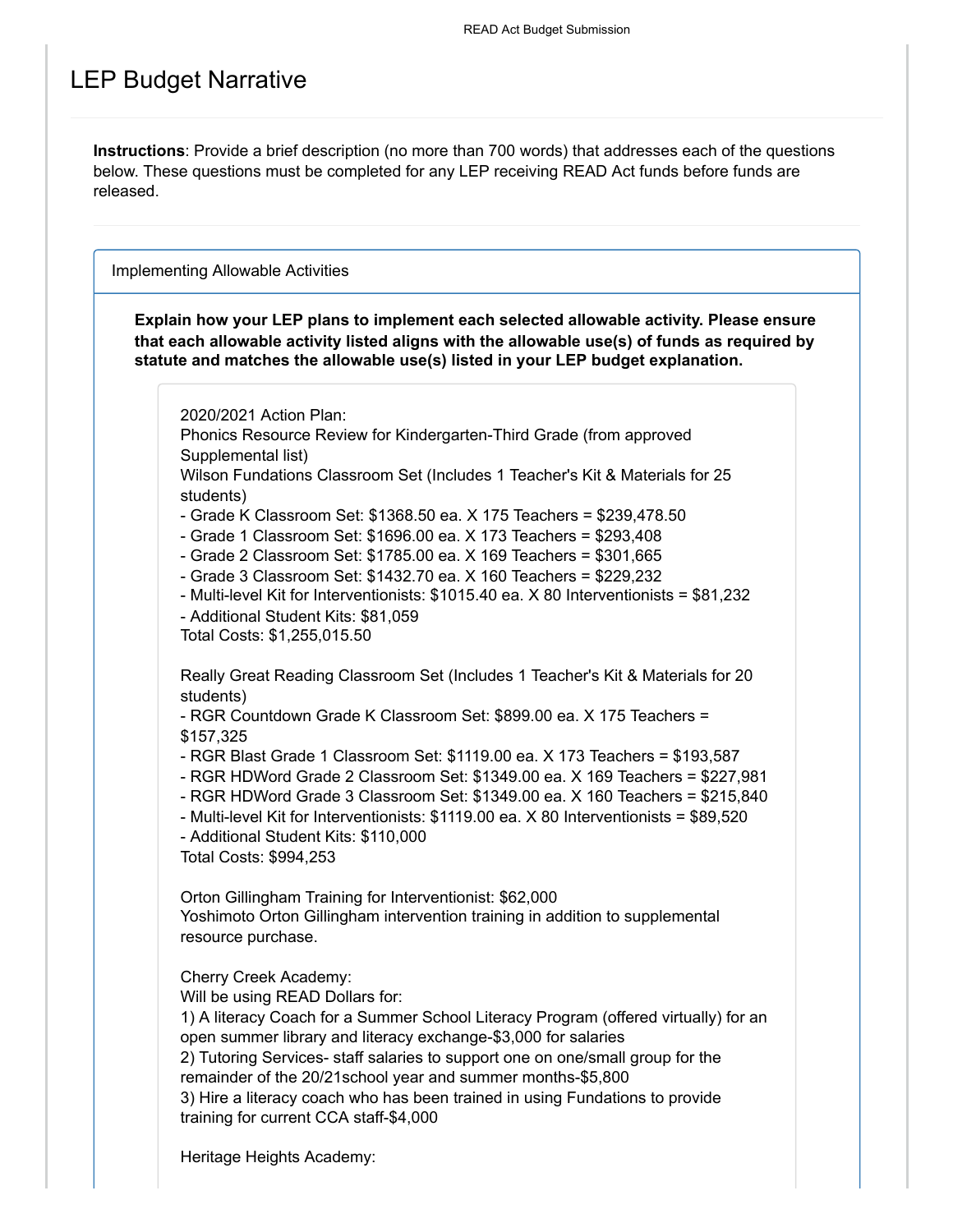READ Act Budget Submission

1) Provide Supplemental Reading Programs such as Lexia and Learning A-Z for our K-3 identified SRD students to enhance reading skills such as fluency, comprehension, and decoding= \$7,714

2) School will bring in an Orton Gillingham trainer to train all K-3 teachers and interventionists who support READ Act students or will send staff to training. This money will also pay for substitute teachers= \$20,480

Note: Costs for Teacher PD were not available from either Supplemental program vendor during the review. Once those costs are determined, funds from READ Act dollars would be allocated towards those expenses.

3/30/20201: CCSD has received a quote from Fundations on the Professional Development, but have yet to receive one from the other vendor.

#### Outcomes and Goals

#### **What are your LEP's expected outcomes and goals in the upcoming budget year from implementing your selected allowable activity(ies)?**

2020/2021 Action Plan: Phonics Resource Review for Kindergarten-Third Grade (from approved Supplemental list) Purchase Resource, using READ Funding, by November 2020 Resource Training begins in Spring of 2021

Our expected outcomes will be to have a common resource for Foundational Skills chosen by a district review team in the Fall of 2020 so that K-3 teachers can be trained in the Spring of 2020. As teachers will be dealing with so many unknowns going into the 2020/2021 school year due to the COVID 19 Pandemic, we do not want to roll out anything new in the Fall. We will use the time in the Fall, as teachers get settled into Blended Learning scenarios, to research the best adoption for our large system to be ready to help teachers enter into training on the new program in the Spring. This will allow them time to get familiar with the new program for full implementation K-3 in the 2021/2022 school year.

Potential Barriers

**What are potential barriers in reaching your expected outcomes and goals? How do you plan to address and/or overcome these barriers?**

1.) Remote Learning, Blended Learning Scenarios for the 2020/2021 school year during the COVID 19 Pandemic

We plan to overcome this barrier by waiting until the Spring to roll out any new training. Teachers will need time to settle into many possible scenarios of social distancing as well as blended learning models and adding a new Phonics program will only add to that stress. We feel more confident that by Spring teachers will be more able to accept training on a new program and will then have the second semester to play around with the new materials in order to be ready to implement the following school year.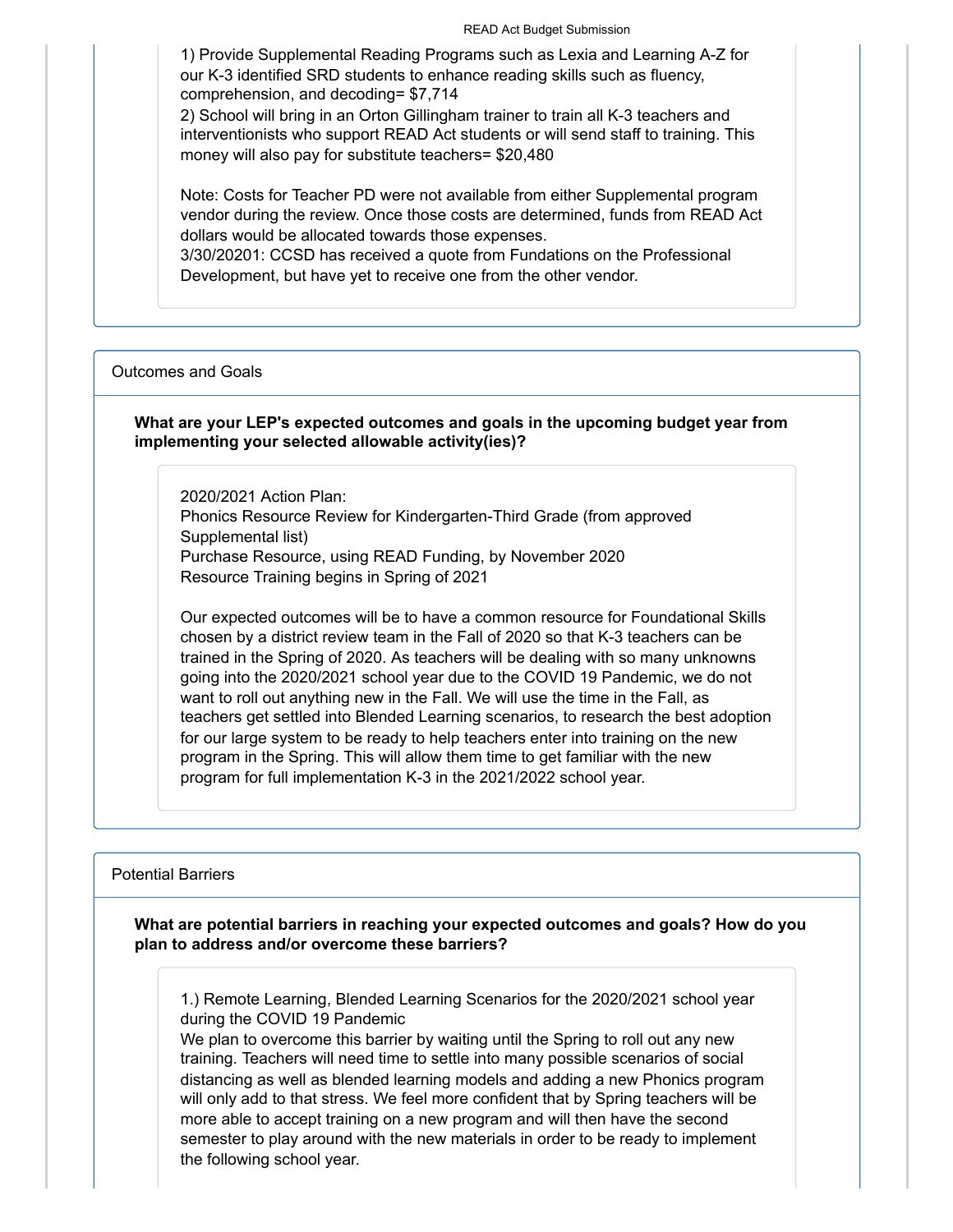#### 2.) Lack of funding

As there will be much less State funding coming to school districts over the next few years, we will be heavily reliant on READ funds to purchase a common core curriculum for our large system K-3. This means that we will need to phase in the purchase over the course of 2-3 years to get all K-3 teachers aligned with a common resource.

3/27/2021: While the Cherry Creek School District is committed to the following plan, due to factors created by the COVID-19 Pandemic, we are delayed in our implementation.

However, this delay has provided us time to further define the LEA needs and outcomes. We look forward to submitting our revised plan.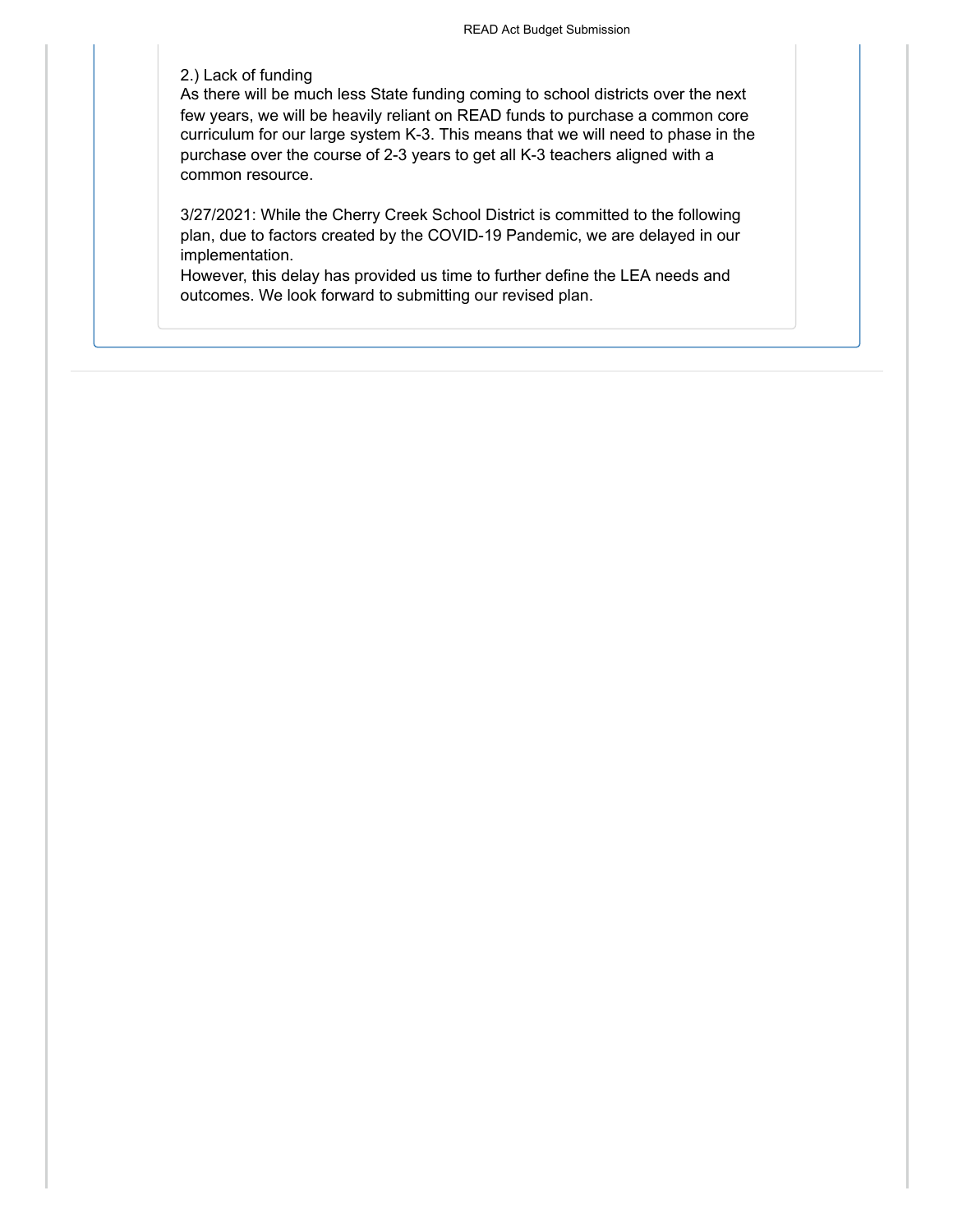# Budget Details

#### Budget Request

For each allowable activity in the budget:

- Select each allowable activity your LEP plans to use READ Act funds for in the upcoming budget year. Ensure that each allowable activity is aligned with the allowable uses of READ funds as required in statute.
- Select each of the instructional program(s) from the drop down list provided that your LEP plans to use in the upcoming budget year. If an instructional program is not listed, please provide the name of the instructional program(s) in the "other" box
- Input the amount requested, the associated program and object codes, and fiscal year. Input the salary position and FTE amount, if applicable.
- Ensure that budgeted costs are clearly tied to the allowable activity and are calculated with detail in the "description of activity" field.

| ID<br>Ref | Allowable<br><b>Activity</b> | Instructional<br>Program | Program<br>Code                                                                  | <b>Object Code</b>                                       | <b>Salary</b><br><b>Position</b> | <b>FTE</b> | <b>Description of</b><br><b>Activity</b>                                                                                                                                                                                                                                                                                                                                                                                        | Requested<br>Amount |
|-----------|------------------------------|--------------------------|----------------------------------------------------------------------------------|----------------------------------------------------------|----------------------------------|------------|---------------------------------------------------------------------------------------------------------------------------------------------------------------------------------------------------------------------------------------------------------------------------------------------------------------------------------------------------------------------------------------------------------------------------------|---------------------|
| 3693      | Other<br>Services            |                          | Instructional<br>Program<br>$(0010 - 2000)$                                      | 0640 Book and<br>Periodicals                             |                                  |            | Purchase of<br>Wilson<br>Fundations and<br><b>Really Great</b><br>Reading<br>(Countdown,<br>Blast, HDWord)<br>supplemental<br>programs to<br>support<br>foundational<br>skills instruction<br>as well as the<br>Yoshimoto<br>Orton<br>Gillingham<br>training for<br>interventionists.<br>Cost<br>comparisons of<br>the programs<br>under review<br>are provided in<br>the budget<br>narrative for<br>the 2020-21<br>school year | \$1,349,059.49      |
| 3694      | Technology                   |                          | Support<br>Program<br>(2100,<br>2200, 2600,<br>2700, 2800,<br>2900, and<br>3300) | 0850 Other, Internal<br>Charge/Reimbursement<br>Accounts |                                  |            | State approved<br>reading<br>diagnostic<br>assessment -<br>(iReady)                                                                                                                                                                                                                                                                                                                                                             | \$152,261.29        |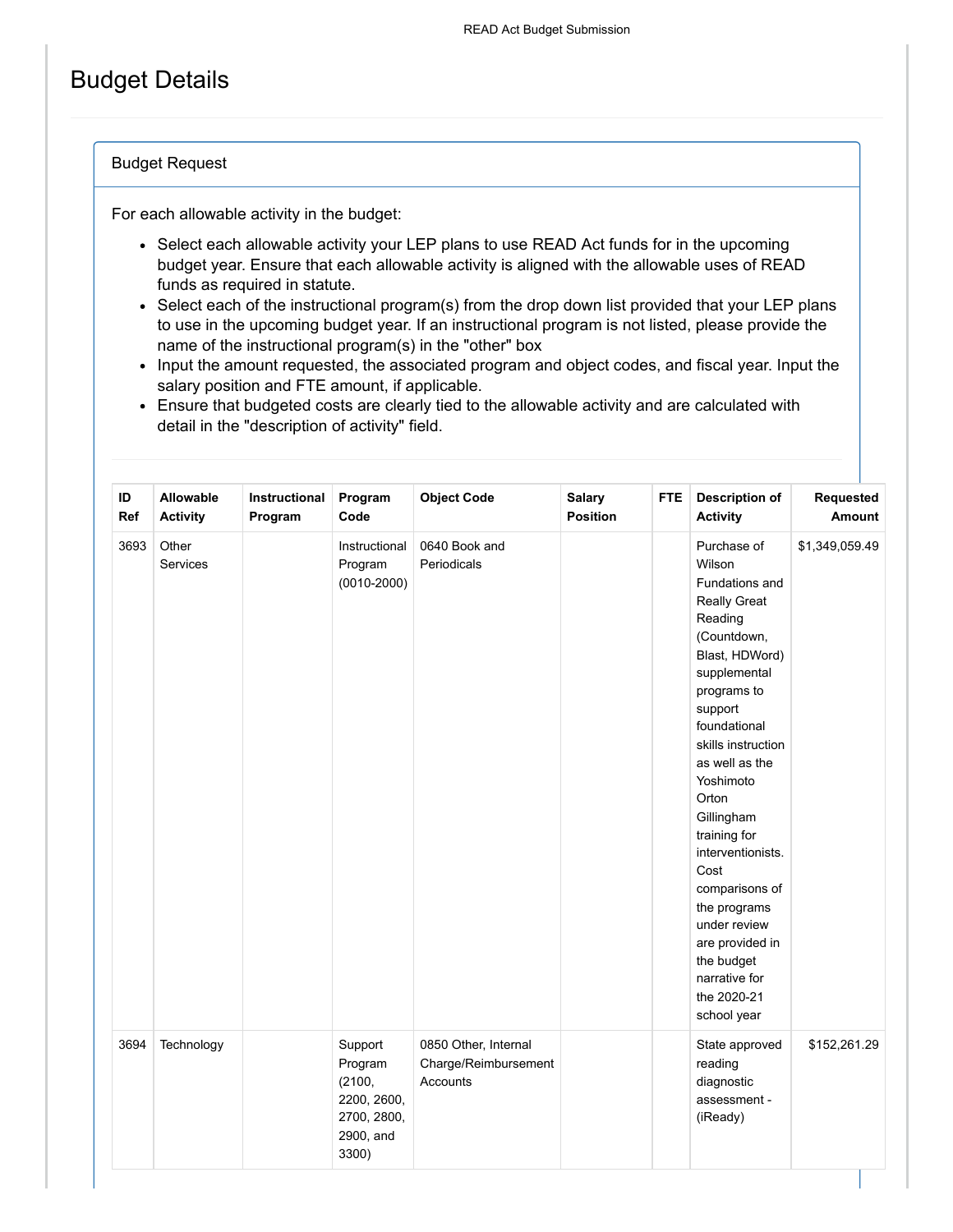| \$4,000.00     | <b>Cherry Creek</b><br>Academy-<br>Literacy Coach<br>to provide PD<br>around<br>Fundations                             | 0.00 | 218<br>Instructional<br>Coach  | 0100 Salaries                                                 | Instructional<br>Program<br>$(0010 - 2000)$ | PD<br>Programming    | 4486 |
|----------------|------------------------------------------------------------------------------------------------------------------------|------|--------------------------------|---------------------------------------------------------------|---------------------------------------------|----------------------|------|
| \$5,800.00     | <b>Cherry Creek</b><br>Academy-<br>Tutoring<br>services for<br>students<br>identified SRD                              | 0.00 | 222 Reading<br>Interventionist | 0100 Salaries                                                 | Instructional<br>Program<br>$(0010 - 2000)$ | Tutoring<br>Services | 4487 |
| \$3,000.00     | <b>Cherry Creek</b><br>Academy: Staff<br>for summer<br>library                                                         | 0.00 | 000 Other                      | 0100 Salaries                                                 | Instructional<br>Program<br>$(0010 - 2000)$ | Summer<br>School     | 4488 |
| \$12,766.00    | Heritage<br>Heights<br>Academy:<br>Provide Orton<br>Gillingham<br>training for<br>staff.                               |      |                                | 0300 Purchased<br>Professional &<br><b>Technical Services</b> | Instructional<br>Program<br>$(0010 - 2000)$ | PD<br>Programming    | 4489 |
| \$7,714.00     | Heritage<br>Heights<br>Academy:<br>Purchase Lexia<br>and Reading A-<br>Z curriculum for<br>students                    |      |                                | 0640 Book and<br>Periodicals                                  | Instructional<br>Program<br>$(0010 - 2000)$ | Other<br>Services    | 4490 |
| \$62,000.00    | Yoshimoto<br>Orton<br>Gillingham<br>intervention<br>training in<br>addition to<br>supplemental<br>resource<br>purchase |      |                                | 0300 Purchased<br>Professional &<br><b>Technical Services</b> | Instructional<br>Program<br>$(0010 - 2000)$ | PD<br>Programming    | 4491 |
| \$1,596,600.78 | Allocation:                                                                                                            |      |                                |                                                               |                                             |                      |      |
| \$1,596,600.78 | <b>Budgeted Amount:</b>                                                                                                |      |                                |                                                               |                                             |                      |      |
| \$0.00         | Funds Remaining:                                                                                                       |      |                                |                                                               |                                             |                      |      |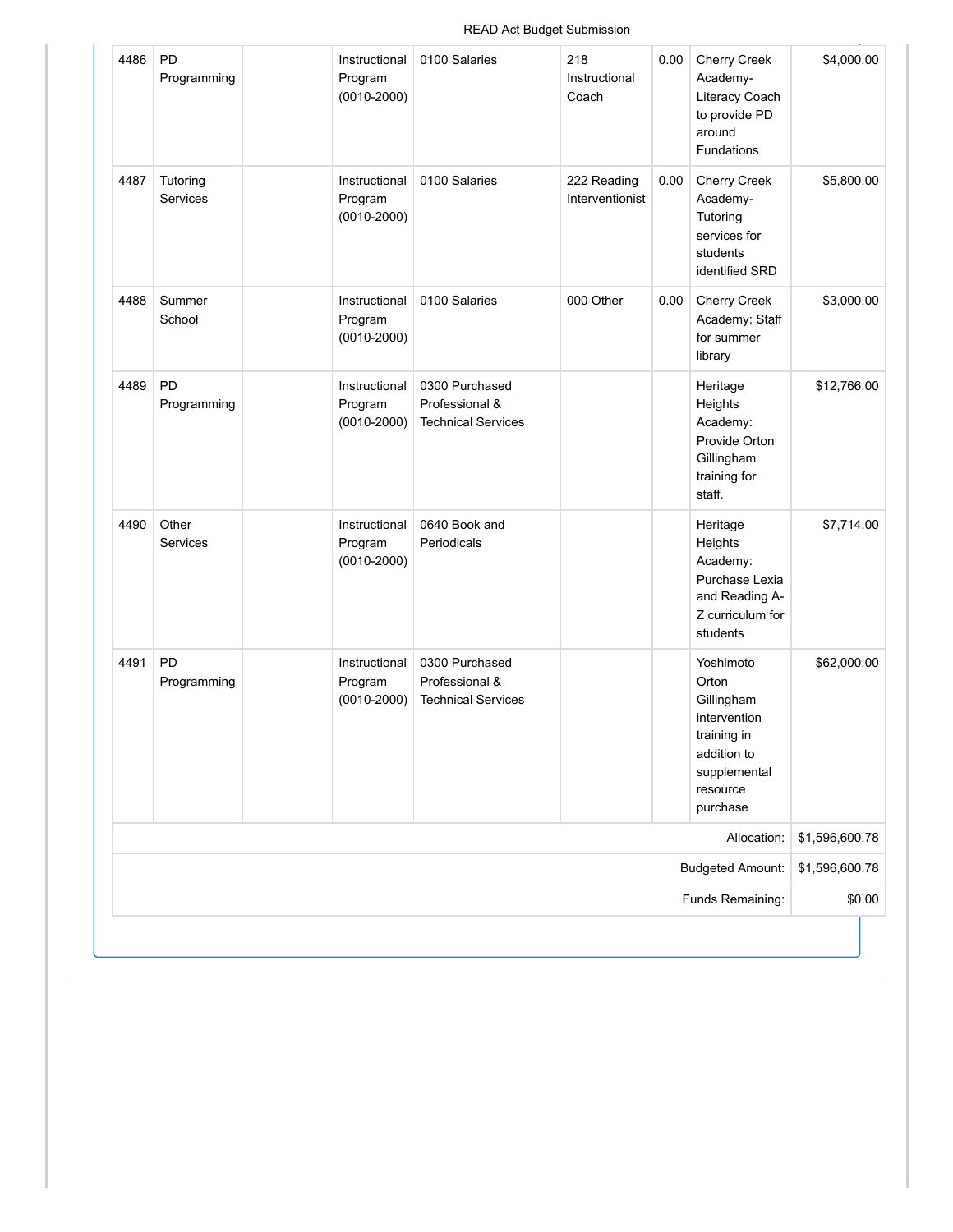# Budget Summary

### Budget Program Totals

### **Instructional Program (0010-2000)**

| <b>Object Codes</b>                              | <b>Total</b>                                   |
|--------------------------------------------------|------------------------------------------------|
| 0100 Salaries                                    | \$12,800.00                                    |
| 0300 Purchased Professional & Technical Services | \$74,766.00                                    |
| 0640 Book and Periodicals                        | \$1,356,773.49                                 |
|                                                  | \$1,444,339.49<br><b>Budget Program Total:</b> |

### **Support Program (2100, 2200, 2600, 2700, 2800, 2900, and 3300)**

| <b>Object Codes</b>                                | <b>Total</b> |
|----------------------------------------------------|--------------|
| 0850 Other, Internal Charge/Reimbursement Accounts | \$152.261.29 |
| <b>Budget Program Total:</b>                       | \$152,261.29 |

| <b>Allowable Activity Totals</b> |                |
|----------------------------------|----------------|
| <b>Activity</b>                  | <b>Total</b>   |
| <b>Other Services</b>            | \$1,356,773.49 |
| PD Programming                   | \$78,766.00    |
| Summer School                    | \$3,000.00     |
| Technology                       | \$152,261.29   |
| <b>Tutoring Services</b>         | \$5,800.00     |

| <b>READ Budget Totals</b> |             |                |
|---------------------------|-------------|----------------|
|                           | Allocation: | \$1,596,600.78 |